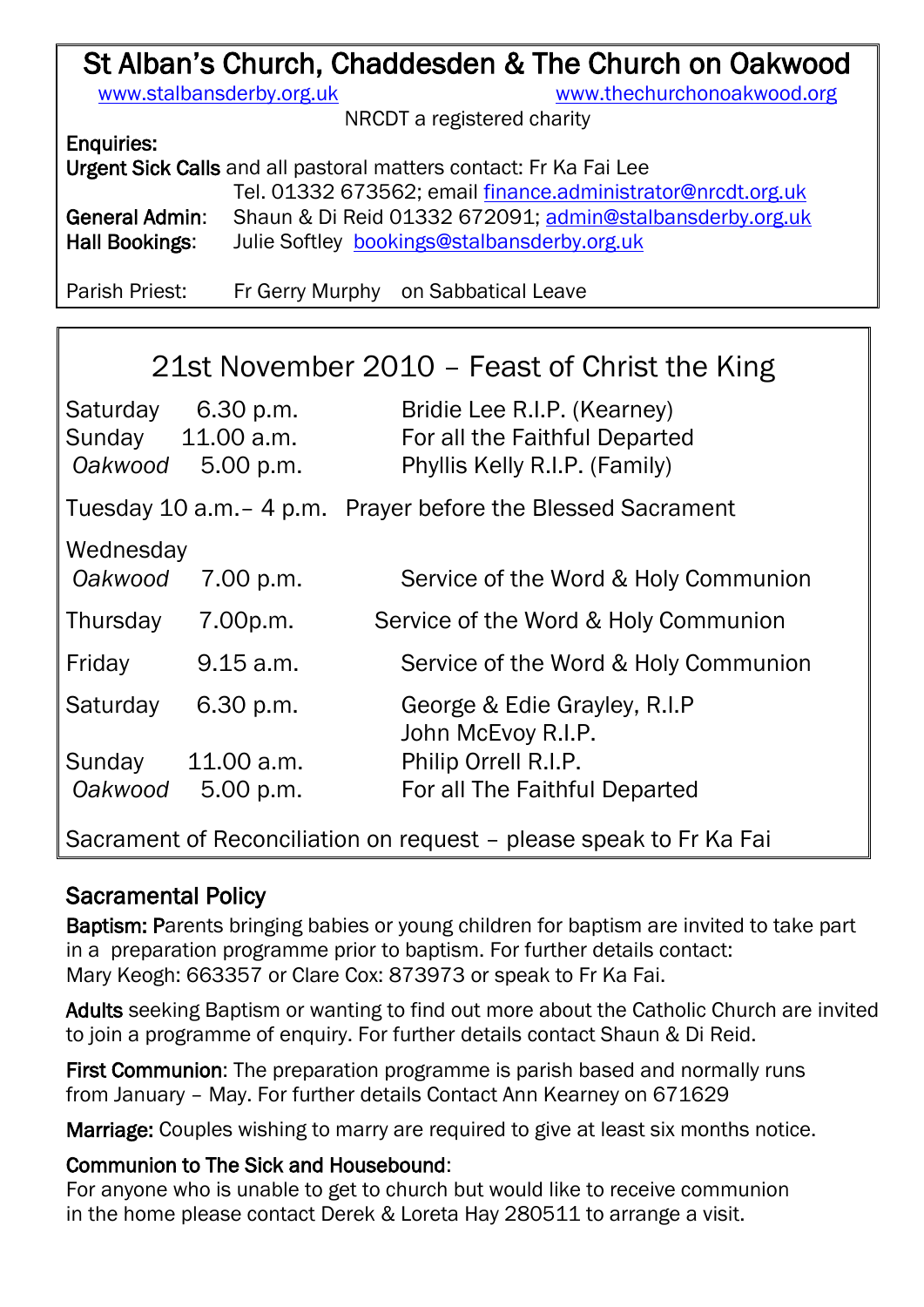| <b>Parish Contacts:</b>        |                     |        |  |
|--------------------------------|---------------------|--------|--|
| Pastoral Council (Chair)       | <b>Maria Neads</b>  | 663602 |  |
| <b>Child Protection (Chad)</b> | Mary Johnson        | 678506 |  |
| 44<br>(Oakwood)                | Mary Woods          | 820319 |  |
| Church Keys                    | Peter Peek          | 674350 |  |
| <b>Planned Giving</b>          | <b>Steve Endsor</b> | 661819 |  |
| Oakwood Committee              | Sandra Endsor       | 661819 |  |
| 200 Club                       | Maureen Gray        | 832190 |  |
| <b>CAFOD Group</b>             | Sally Parlato       | 609207 |  |
|                                |                     |        |  |

Please pray for our deceased relatives and friends, those from our parish who have died and all mentioned in the books of Prayer Intentions.

Aid to the Church in Need At our masses this weekend, Dr Heather Ward will be making an appeal on behalf of this worldwide charity. She will be telling us about the work and asking for our support for the millions of Christians around the world who are trying to live out their faith amid persecution and hardship.

Sr. Bernadette Healy of The Presentation Sisters has been appointed to work with the Travelling People in the Diocese. She is looking to develop a team of volunteers willing to help offer pastoral care and catechetical programmes at local sites of travelling people. Anyone interested or involved already in this work contact Shaun & Di Reid for details.

The Padley Centre 25<sup>th</sup> Anniversary - St George's Parish Hall, Monday 22 November, 7.15p.m. The Deanery Ecumenical Group have invited Pat Zadora, chair of the Padley Group to come and talk about the work of the group, there will be time for group discussion and a question & answer session at the end of the evening. It promises to be an interesting event, come along if you can.

Spiritual Healing Service: this Thursday 25<sup>th</sup> November in the Parish Centre at 7.30 p.m.; a chance to relax and be revitalized through this gentle, yet powerful method of healing. Led by the Healing Group the evening finishes with refreshments at 8.30 p.m.

The Parish Christmas Card 2010: as in past years this will be available for signing after each mass during the Sundays of Advent. We are invited to use this to send Christmas greetings to fellow parishioners and make a donation in lieu of the individual cards we might otherwise send. Any monies donated will be used to purchase a World Gift from Cafod.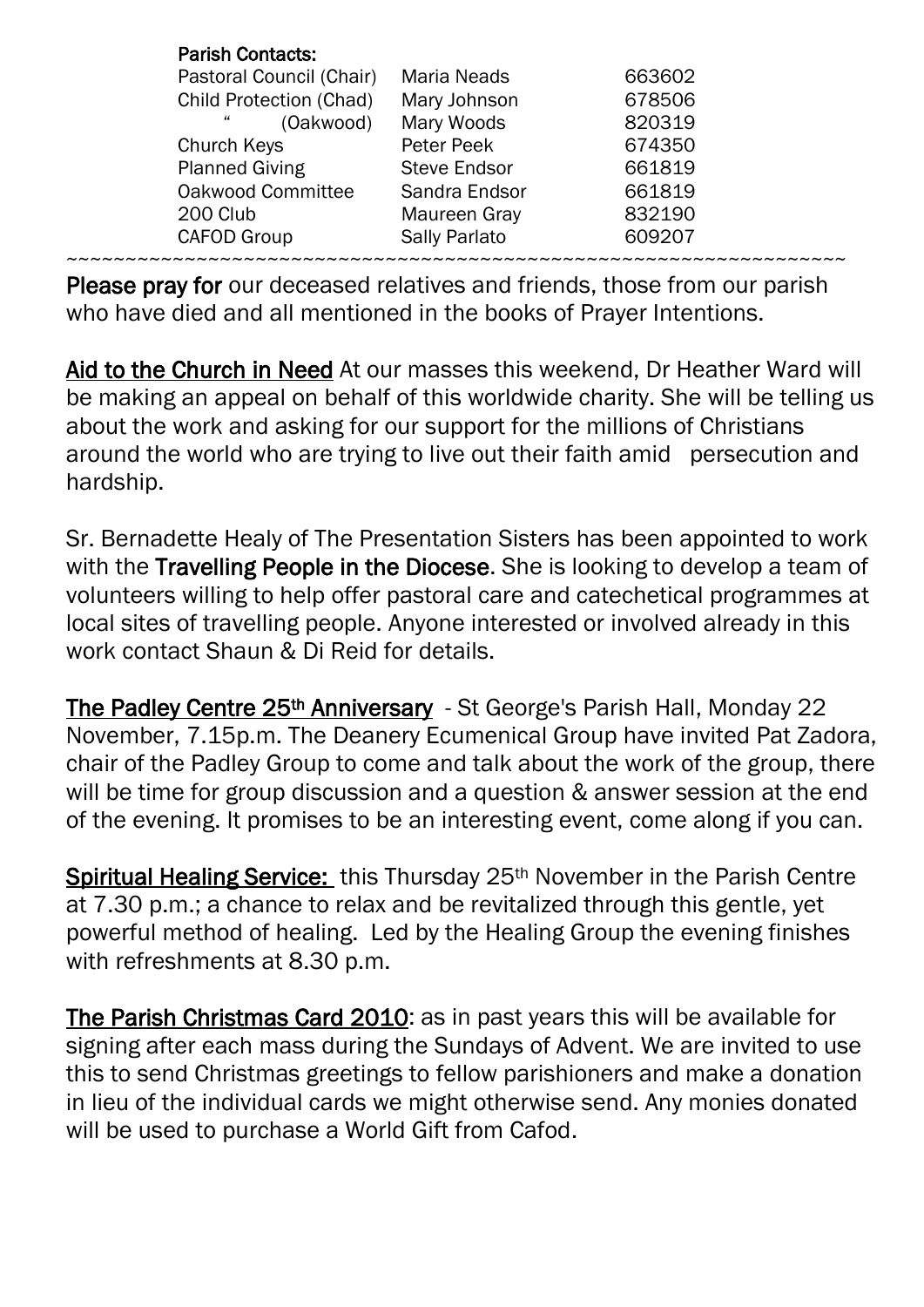| Children's Liturgy           | <b>Maria Neads</b>    | 663602 |
|------------------------------|-----------------------|--------|
| <b>Communion to the Sick</b> | Loreta & Derek Hay    | 280511 |
| Music                        | Jo & Geoff Rowlands   | 670040 |
| <b>Readers</b>               | <b>Malcolm Taylor</b> | 602346 |
| <b>Social Committee</b>      | Cecelia Lewis         | 674422 |
| <b>Spirituality Group</b>    | Angela Fairbrother    | 544146 |
| Welcome                      | Pat Orrell            | 664152 |
| Youth                        | Jim & Sally Parlato   | 609207 |
|                              |                       |        |

## John Bell Weekend 3rd/4th December,

Friday 3rd December, 7pm - 9pm at St. Alban's. "The Big Sing" Saturday 4th at the Church on Oakwood .

- 10.30am -12.30pm "10 things they never told me about Jesus"
- 1.30pm 3.30pm "Celebrating the season"

Fees: £5 for single workshops and £10 if all three are booked together Pick up a booking form after Mass or download one from the website!

# Advent Carol Service and Tea – Sunday 12th December 2010

Invitations are available in the porch for our elderly, sick and housebound parishioners. If you know of anyone who would like to attend this annual event please take an invitation and pass it onto them. RSVP by 5/12/10

A Day of Reflection for Advent:: Parish Centre Sat 18th Dec. 2010,10-3 p.m A time to stop and reflect; draw away from the hustle and bustle of the runup to Christmas. Bring a packed lunch – drinks will be provided.

## First Holy Communion 2011 - Sunday 19th June.

The Introductory Meeting will be held on Tuesday 1st February at 7.30 p.m. in St Alban's Parish Centre. Please make a note in your new diary! If you have children in Year 3 upwards currently attending a non-Catholic school and you would like them to make their First Holy Communion next year, then please contact Ann Kearney on 671629.

Further details of the programme will be published in the New Year.

# Rota of Duties 27/28 November 2010

|                 | Sat 6.30 p.m.                                                                         | Sun 11.00 a.m.     |
|-----------------|---------------------------------------------------------------------------------------|--------------------|
| Welcomers       | E Taylor, A White                                                                     | K Leach, A Lockley |
| <b>Readers</b>  | A Kearney, C Mendonca                                                                 | C Beech, S Reid    |
| <b>Counters</b> | A Kearney, P Peek                                                                     |                    |
| Collection      | 14 Nov £812 + £168 Standing Orders<br>Thank you to all for your continuing generosity |                    |

Second Collection Next Sunday for "New & Poor parishes of The Diocese"